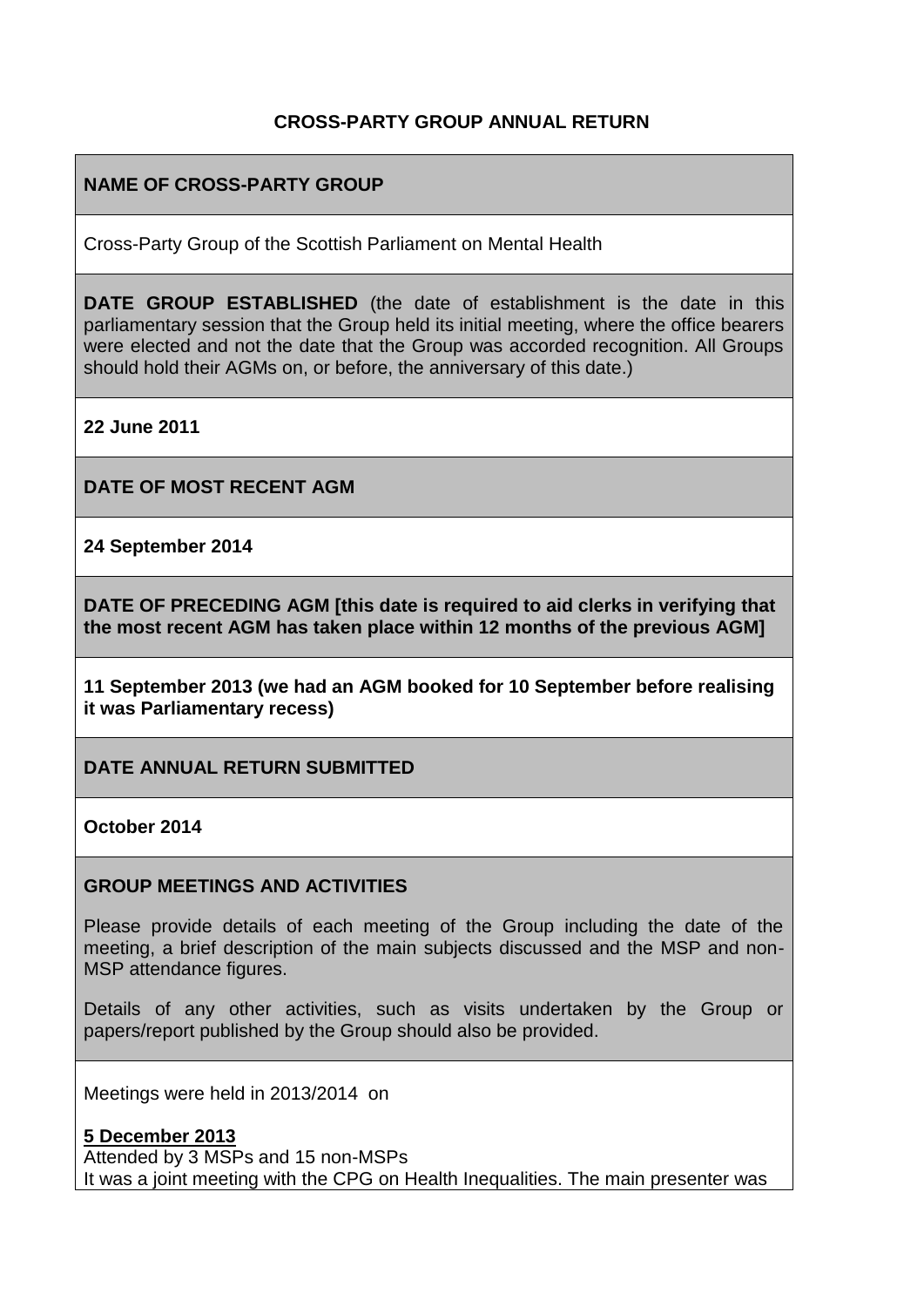Dr Alastair Cook, Chair of the RCPsych in Scotland. Other presenters were meant to attend but had to cancel due to poor weather conditions on the day.

## **26 March 2014**

Attended by 4 MSPs and 27 Non MSPs presentations on the Draft Mental health (scotland) bill

Mark McDonald MSP introduced the presentations from: Kirsty McGrath (Scottish Government) ; Shaben Begum (SIAA); Joyce Mouriki (VOX); Chris O Sullivan (Mental Health Foundation); Carolyn Roberts (SAMH); Alastair Cook (RCPsych) and Callum Chomczuk (BPS) .

## **12 June 2014**

Attended by 2 MSPs and 34 non MSPs Mark McDonald MSP introduced the presentations from Alex Stobart (Action on Depression) and Joe Bowden (Positive Prison, Positive Futures)

## **24 September 2014 ( and AGM)**

Attended by 3 MSPs and 21 Non-MSPs

Effective, Economic And Compassionate Management Of Eating Disorders In Scotland

Dr Jane Morris, Consultant Psychiatrist, the Eden Unit, Royal Cornhill Hospital, Aberdeen Professor Jan McDonald, Carer, Glasgow Ms Sara Preston, recovered sufferer and currently BEAT Young Ambassadors Facilitator, Edinburgh Dr Christine Gill, Clinical Psychologist, Lanarkshire Eating Disorders Service

## **MSP MEMBERS OF THE GROUP**

Please provide names and party designation of all MSP members of the Group.

Malcolm Chisholm MSP (Lab)

Richard Simpson MSP (Lab)

Fiona McLeod MSP (SNP)

Marco Biagi MSP (SNP)

Mary Fee MSP (Lab)

Alison McInnes MSP (Lib Dem)

Mary Scanlon MSP (CONS)

Mark McDonald MSP (SNP)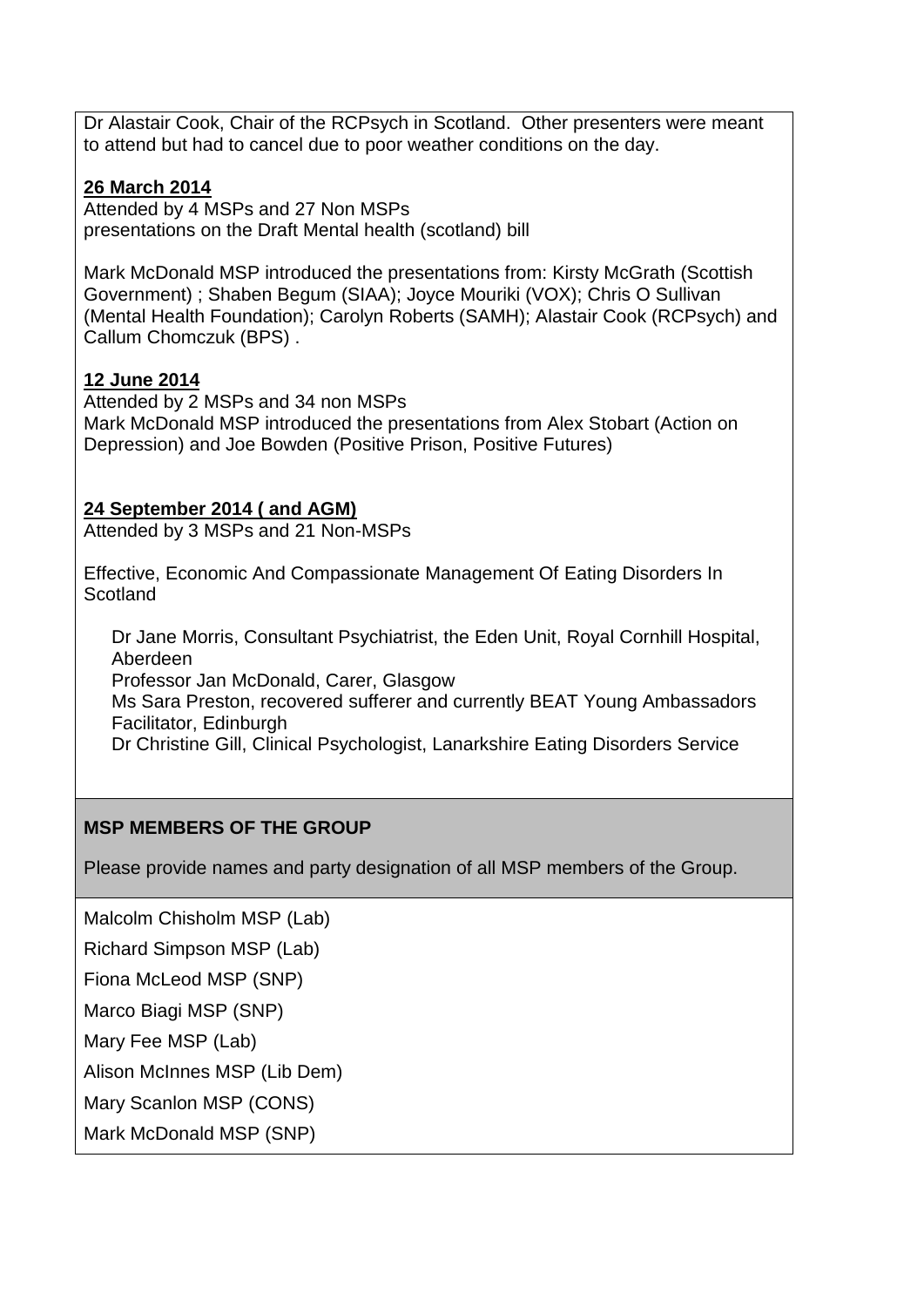## **NON-MSP MEMBERS OF THE GROUP**

For organisational members please provide only the name of the organisation, it is not necessary to provide the name(s) of individuals who may represent the organisation at meetings of the Group.

| Individuals   |                                                      |
|---------------|------------------------------------------------------|
| Organisations | <b>ABPI</b>                                          |
|               | <b>Addressing the Balance</b>                        |
|               | Action on Depression Scotland                        |
|               | Action in Mind                                       |
|               | Association of Directors of Social Work              |
|               | Association of Community health partnerships         |
|               | British Association of Counselling and Psychotherapy |
|               | <b>Bipolar Scotland</b>                              |
|               | <b>Big Lottery Fund</b>                              |
|               | <b>British Psychological Society</b>                 |
|               | Children 1 <sup>st</sup>                             |
|               | <b>Counselling and Psychotherapy Scotland</b>        |
|               | <b>GMC Scotland</b>                                  |
|               | Ingeus                                               |
|               | Health in Mind                                       |
|               | <b>LGBT Youth Scotland</b>                           |
|               | <b>Mental Health Foundation Scotland</b>             |
|               | <b>Mental Health Nursing Forum</b>                   |
|               | <b>Mental Welfare Commission</b>                     |
|               | Mindroom                                             |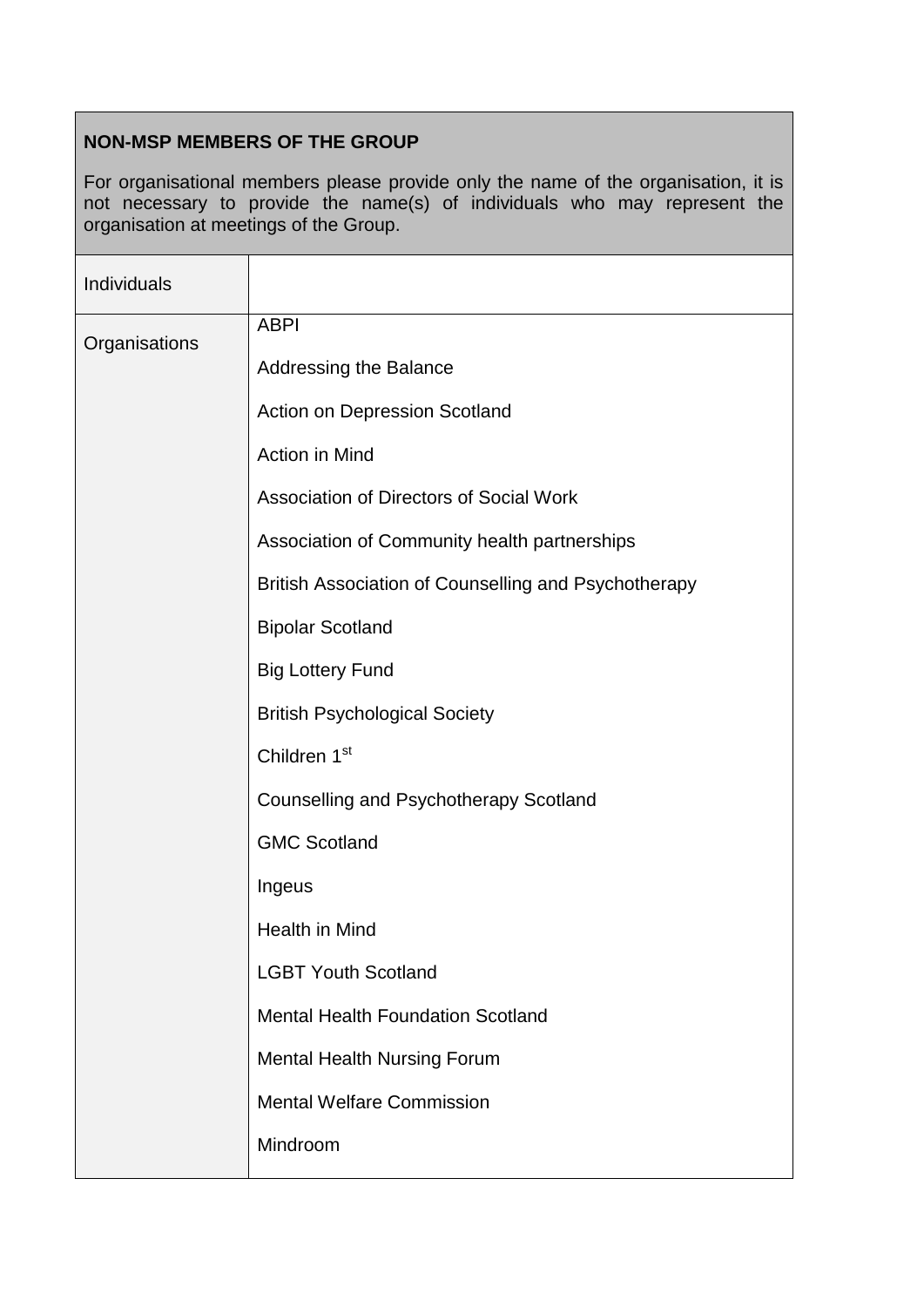| Penumbra                                                                                                          |
|-------------------------------------------------------------------------------------------------------------------|
| <b>Princess Carers Trust</b>                                                                                      |
| See Me                                                                                                            |
| <b>RNID</b>                                                                                                       |
| <b>SAMH</b>                                                                                                       |
| <b>Scottish Council on Deafness</b>                                                                               |
| Scottish Institute for Human Relations                                                                            |
| <b>Turning Point Scotland</b>                                                                                     |
| <b>Support in Mind Scotland</b>                                                                                   |
| Scottish Independent Advocacy Alliance                                                                            |
| <b>RCPsych in Scotland (Secretariat)</b>                                                                          |
| Royal College of Nursing                                                                                          |
| Royal College of Speech and Language Therapists                                                                   |
| The Care Commission                                                                                               |
| <b>Wellbeing Alliance</b>                                                                                         |
| Scottish Perinatal Mental Health Forum                                                                            |
| Division of Clinical Psychology in Scotland                                                                       |
| Human Development Scotland                                                                                        |
| Counselling Psychology in Scotland<br><b>Division</b><br>(British<br>of<br><b>Psychological Society Scotland)</b> |
| <b>Autism Rights Scotland</b>                                                                                     |
| Scottish Health Action on Alcohol Problems                                                                        |
| Roshni                                                                                                            |
| <b>Psychiatric Rights Scotland</b>                                                                                |
| <b>BEAT (Beating Eating Disorders Scotland)</b>                                                                   |
|                                                                                                                   |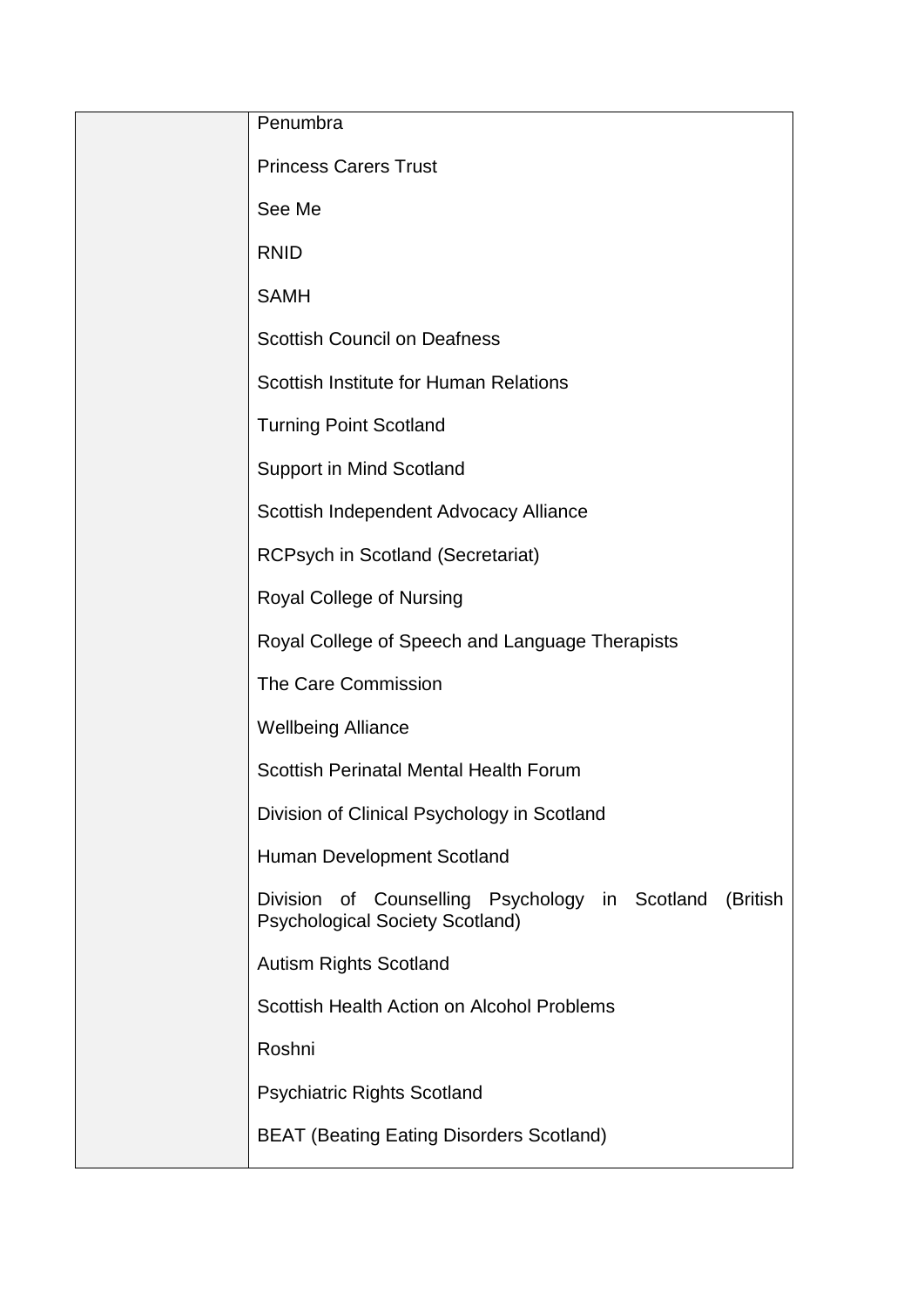# NSPCC

## **GROUP OFFICE BEARERS**

Please provide names for all office bearers. The minimum requirement is that two of the office bearers are MSPs and one of these is Convener – beyond this it is a matter for the Group to decide upon the office bearers it wishes to have. It is permissible to have more than one individual elected to each office, for example, coconveners or multiple deputy conveners.

| Convener               | Mary Scanlon MSP, Mark McDonald MSP and Malcolm<br>Chisholm MSP |
|------------------------|-----------------------------------------------------------------|
| <b>Deputy Convener</b> | <b>None</b>                                                     |
| Secretary              | Dr James Hendry RCPsych in Scotland                             |
| <b>Treasurer</b>       | <b>None</b>                                                     |

## **FINANCIAL BENEFITS OR OTHER BENEFITS RECEIVED BY THE GROUP**

Please provide details of any financial or material benefit(s) received from a single source in a calendar year which has a value, either singly or cumulatively, of more than £500. This includes donations, gifts, hospitality or visits and material assistance such as secretariat support.

Details of material support should include the name of the individual providing support, the value of this support over the year, an estimate of the time spent providing this support and the name of the organisation that this individual is employed by / affiliated to in providing this support.

Groups should provide details of the date on which the benefit was received, the value of the benefit and a brief description of the benefit.

If the Group is not disclosing any financial information please tick the box to confirm that the Group has considered the support received, but concluded it totalled under the threshold for disclosure (£500).